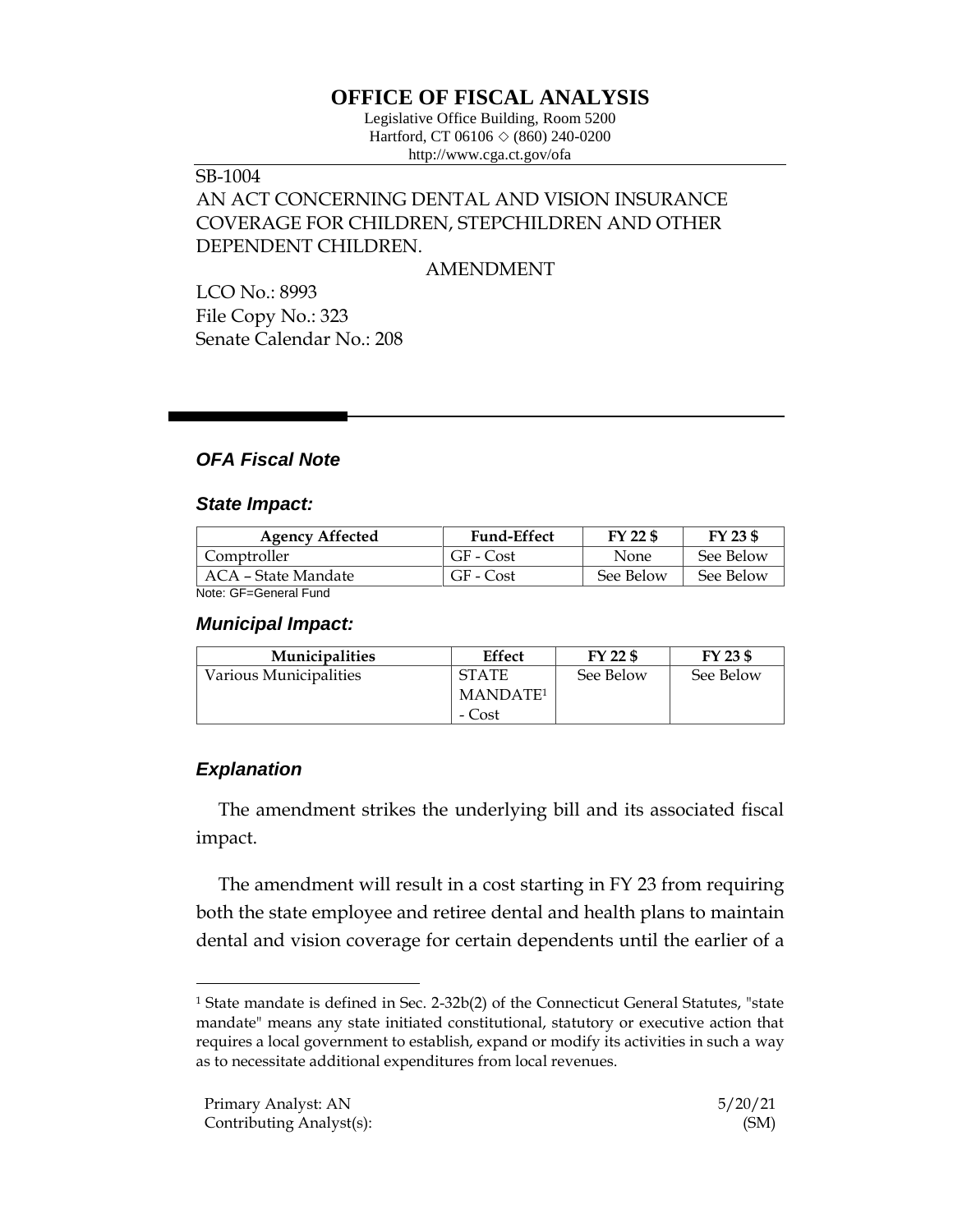dependent gaining coverage through their own employment or the age of 26; coverage is currently until age 19. The state dental plan is fully insured with new rates effective each July 1<sup>st</sup>. Therefore, there is likely no impact to the state plan in FY 22. The bill will increase dental premiums for fully insured municipalities and will be realized in premiums when they enter into a new policy after January 1, 2022.

The state employee and retiree health plans are self-insured and are exempt from state health mandates. However, the plans have traditionally adopted such mandates.

In addition, many municipal health plans are recognized as "grandfathered" health plans under the Affordable Care Act (ACA).<sup>2</sup> It is unclear what effect the adoption of certain health mandates will have on the grandfathered status of certain municipal plans under ACA. Pursuant to federal law, municipalities with self-insured plans are exempt from state insurance mandates.

Lastly, the bill will result in a cost to the state pursuant to the ACA, to the extent the provisions of the bill are interpreted to require the expansion of the pediatric dental and vision benefits provided to comply with the essential health benefit (EHB) requirement.<sup>3</sup> While states are allowed to mandate benefits in excess of the EHB, federal law requires the state to defray the cost of any such additional mandated benefits for all plans sold in the Exchange, by reimbursing the carrier or the insured for the excess coverage. Absent further federal guidance, state mandated benefits enacted after December 31, 2011 cannot be considered part of the EHB unless they are already part of the benchmark plan.<sup>4</sup>

 $\overline{a}$ 

<sup>2</sup> Grandfathered plans include most group insurance plans and some individual health plans created or purchased on or before March 23, 2010.

<sup>3</sup> There are approximately 9,000 Exchange plan members between the ages of 19-26. (*Source: Access Health CT*)

<sup>&</sup>lt;sup>4</sup> The ACA provision does not apply to stand alone dental polices or those policies provided as a rider to the health policy.